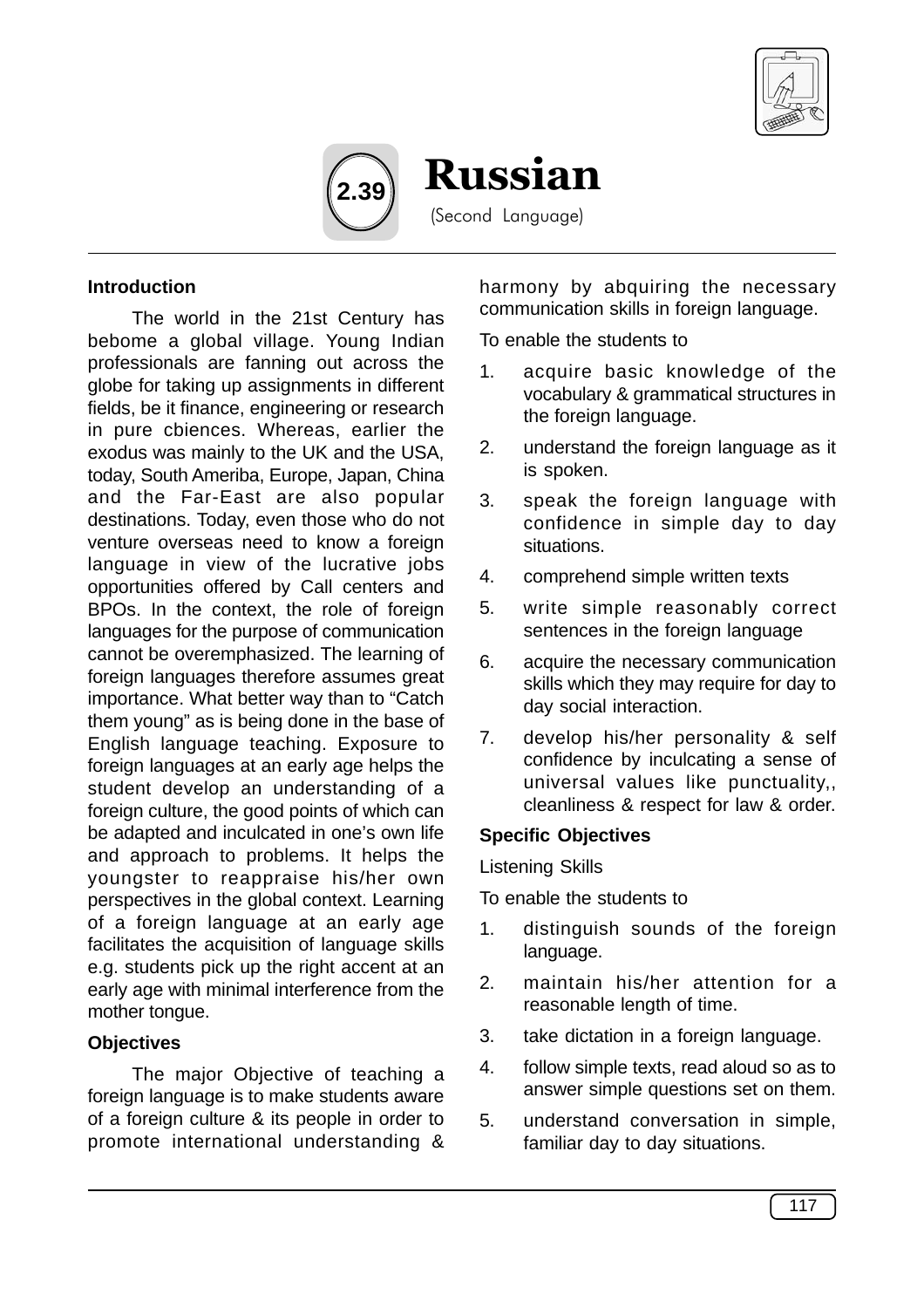

- 6. listen to and understand simple texts on the Cassette/CD.
- 7. understand the nuances conveyed through stress and intonation.

## **Speaking Skills**

To enable the students to

- 1. Pronounce words correctly in the foreign language.
- 2. Make meaningful use of words, phrases and sentences in context.
- 3. Produce simple statements, questions, commands and requests.
- 4. Express his/her ideas coherently and logically in simple sentences.
- 5. Answer questions on simple texts orally.
- 6. Narrate personal experiences, incidents and stories in brief.
- 7. Desbribe a situation or to describe a picture.
- 8. Converse appropriately in formal and informal contexts.

### **Reading Skills**

To enable the students to

- 1. Read aloud, with correct pronunciation, stress and intonation.
- 2. Read aloud, at an appropriate pace and with pauses, showing awareness of Punctuation.
- 3. Read aloud, short texts, poems with appropriate rhythm.
- 4. Read silently with reasonable speed depending on the text.
- 5. Read texts silently for overall understanding (skimming) and for finding Specific information.
- 6. Read notices, advertisements, news headlines, road signs etc.
- 7. Learn to club or group sentences into appropriate sense groups/grammatical groups.
- 8. Learn to use a dictionary and reference material.

## **Writing Skills**

To enable the students to

- 1. master the art of writing including the use of Punctuation marks, capital letters and spellings.
- 2. write grammatically acceptable and situationally appropriate forms of the foreign language.
- 3. write answers to questions based on the texts or reading material as well as to personal response questions.
- 4. frame statements, questions, commands and requests for their appropriate use in different contexts.
- 5. develop a paragraph on a given subject taking into account coherence, logical sequence and connective devices.
- 6. write informal letters with the help of a given points.
- 7. develop a story with the help of given outlines/points.
- 8. write essays, compositions with the help of guidelines.
- 9. describe a situation and events with the of given guidelines.
- 10. answer questions based on charts, timetables, maps, etc.

# **Std. IX**

## **Text : Pages 50**

- 1. Revision of covered topics.
- 2. Imperative mood and demonstrative pronouns.
- 3. Declension of noun in the Prepositional (Singular and Plural)